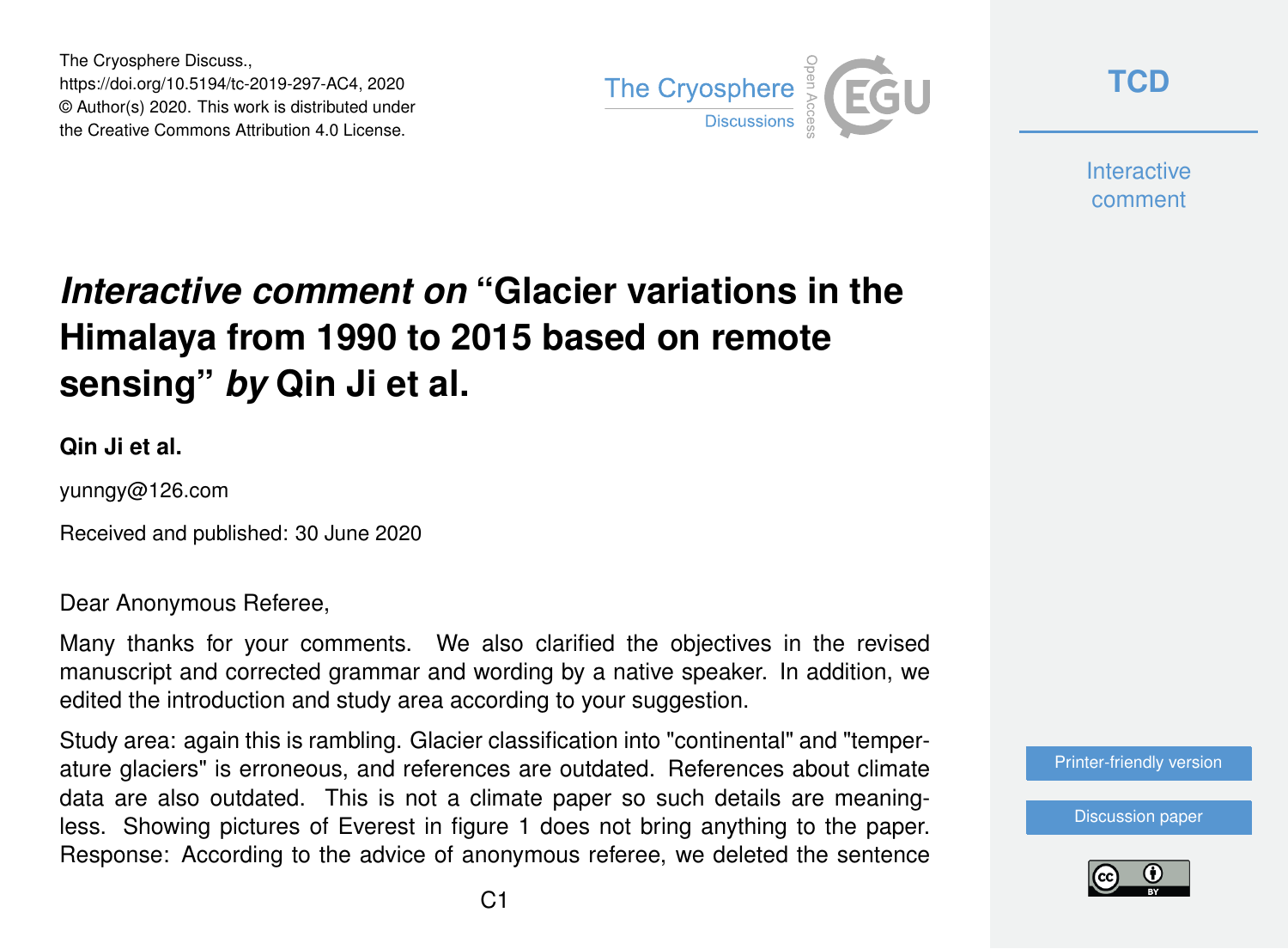"Glacier classification into "continental" and "temperature glaciers"". In order to indicate the distribution of glaciers in the southern slope and northern slope, we made details in climate. Showing pictures of Everest in figure is the purpose to intuitively demonstrate the highest peaks in the world.

Data and Methods: No new methods were used here, and the authors state that for some years they averages  $+/-$  2 years. It makes it hard to know then what year the glacier outlines represent when for some areas various years of imagery were used. Reporting cloud cover for each scene is irrelevant since cloud cover can be outside the glaciers. It becomes clear only later on that the authors derived ne set of outlines per decade. In this case, why not use RGI which is also from 2000 and is a compilation? The authors would need to show the superiority of their approach over existing outlines, but this is not done in the paper. Response: The purposes of this paper analyzed the glacier distribution and variation characteristics in the entire Himalayas, so the method of glacier boundaries extraction is not new. The RGI are based on the ASTER data and this paper we extracted glacier outlines used Landsat TM/ETM+/OLI in 1990, 2005 and 2015. In order to avoid the impact of data inconsistency, we obtained the glacier boundaries used Landsat data and we also corrected potential error by visual interpretation in our paper.

Glacier mapping also is based on established methods (band ratios) and this section does not need almost one page to describe. Just a technical detail, band ratio of 1 seems very low for OLI, while 1.8 for TM seems acceptable; the authors do not comment on this. Also, the authors refer to the 2nd Chinese inventory but do not add a reference, nor how it was used. Debris covered glaciers, as it seems, were mapped manually but the description is fuzzy and there is nothing innovative here. Response: Thanks for the Referee's suggestion we have added some contents in the details of image thresholding for Landsat OLI imagery and marked them in red in lines 183-190. In order to make the Landsat OLI data match with the Landsat TM/ETM+ imagery, we set Landsat TM/ETM+ as a reference to make geometric correction to Landsat OLI

## **[TCD](https://tc.copernicus.org/preprints/)**

**Interactive** comment

[Printer-friendly version](https://tc.copernicus.org/preprints/tc-2019-297/tc-2019-297-AC4-print.pdf)

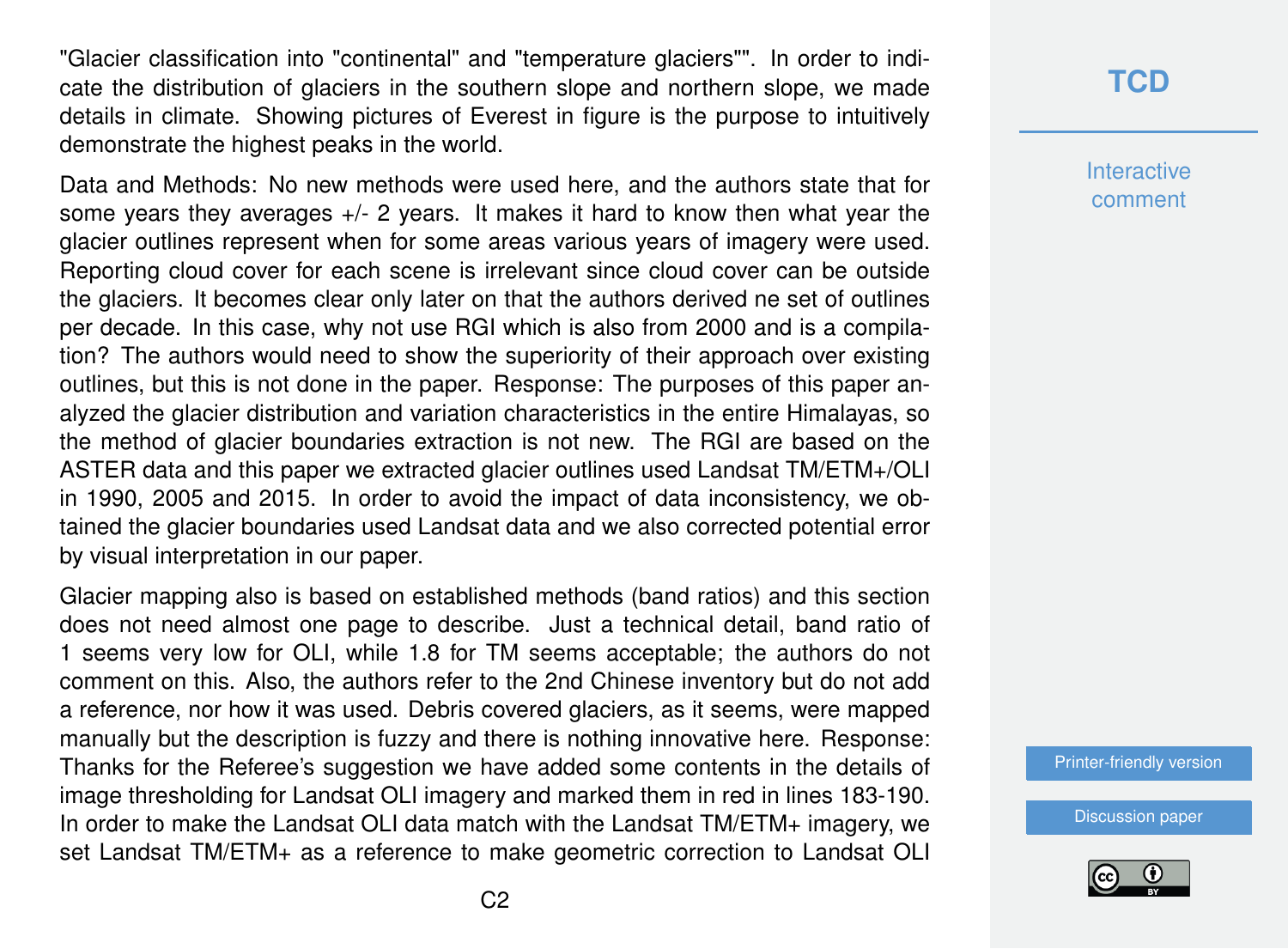scenes. We also add the reference for 2nd Chinese inventory in line 204 in the revised manuscript.

Error estimates are based only on a single glacier and seem incomplete. A study of such spatial extent would need a much more thorough error and uncertainty section. Response: Many thanks for your advice and we have used the buffer method to calculate the accuracy in lines 245-247 in the manuscript. Results – The authors present glacier changes across the study area with respect to various factors: part of the range, elevation bin, type of glaciers etc. While this is of possible interest, especially with respect to the spatial distribution of glacier changes, the information presented is hard to distill and very dense. This needs much more synthesis. Also, the changes are referred to most of the times as simply "changes"- it should be mentioned when the changes are in glacier area, length or height etc. Response: The "changes" in this paper is referred to the area change.

Some concepts need much more development, for example debris cover. For example l 492 - 495 the authors mention the melt inhibition due to thin debris- however in the recent years there have been a number of publications which point at the presence of supra-glacial lakes and ice cliffs and their effect on melting rates over thick debris. The references presented are also outdated. Also the authors claim they test the effect of debris on melting rates- "To investigate whether the debris of the Himalaya can inhibit the glacier melting" (l522) - but then they present area changes, while debris cover glaciers can get thinner yet display no area change. So area change as an indicator of surface melt is not an appropriate measure. Response: The Referee's comments are good. However, the large area covered by glaciers in the Himalayas, it is more difficult to calculate the change in height, so we used area change as an indirectly indicator.

In general results are difficult to follow in the form they are presented. For example, the authors compare the glacier change analysis with other studies- but there is no reference as to which year, so this is quite meaningless without adding more details. For example, they show only 1.3% difference with Guo et al (2015) - but it is unclear what"

## **[TCD](https://tc.copernicus.org/preprints/)**

**Interactive** comment

[Printer-friendly version](https://tc.copernicus.org/preprints/tc-2019-297/tc-2019-297-AC4-print.pdf)